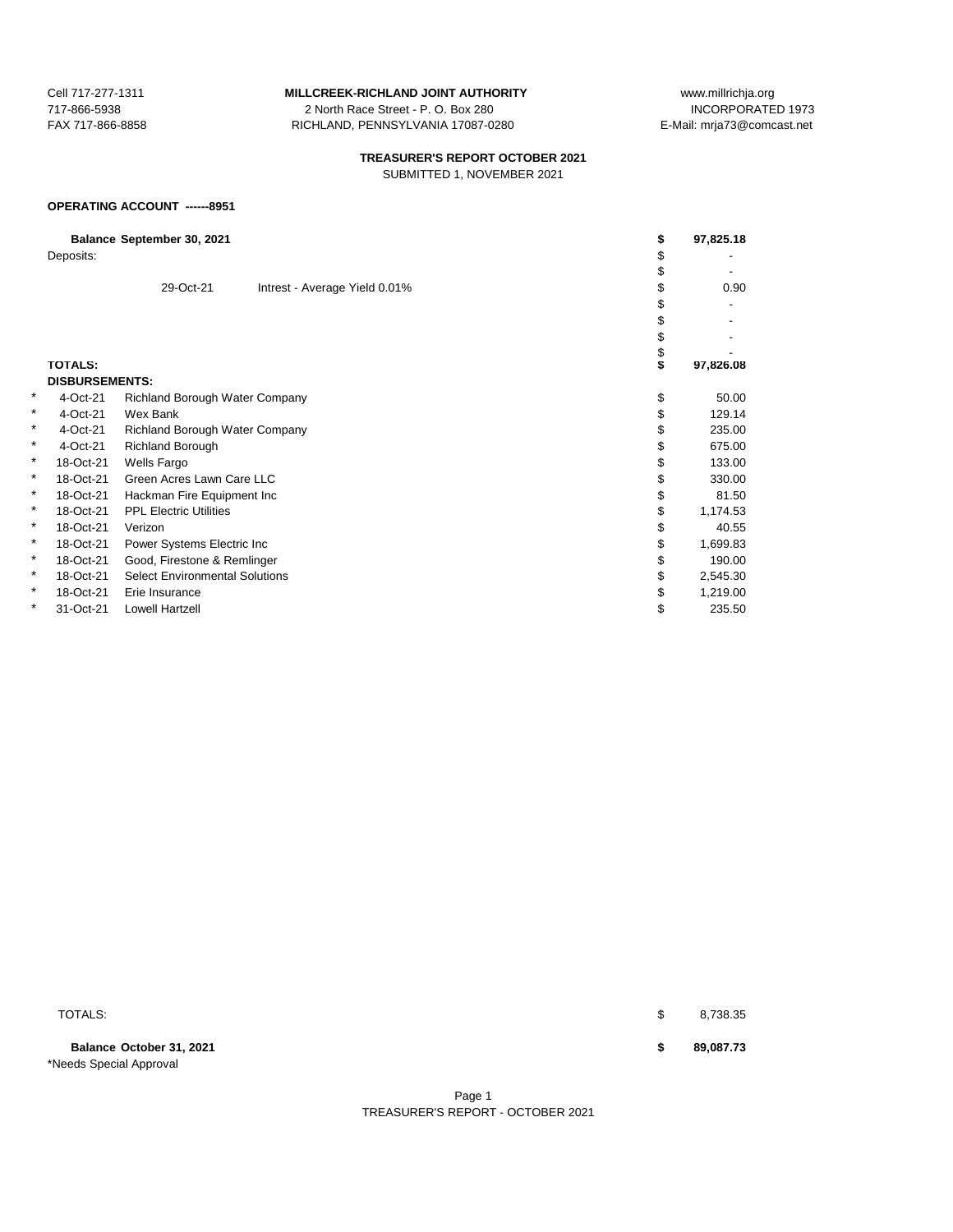#### **PAYROLL ACCOUNT ------8944**

| Balance September 30, 2021<br>Deposits:              | \$<br>\$ | 5,365.00   |
|------------------------------------------------------|----------|------------|
| 29-Oct-21<br>Intrest - Average Yield 0.01%           | \$<br>\$ | 0.05       |
| <b>TOTALS:</b>                                       | \$       | 5,365.05   |
| Disbursements:                                       |          |            |
| 29-Oct-21 PA UC                                      | \$       | 57.66      |
| 31-Oct-21<br>Jan Klaus                               | \$       | 397.57     |
| 31-Oct-21 Maybelle Morgan                            | \$       | 513.91     |
| 31-Oct-21 John Wolgemuth                             | \$       | 35.27      |
| Jan Klaus<br>31-Oct-21                               | \$       | 35.27      |
| 31-Oct-21 Arthur Wealand                             | \$       | 35.27      |
| 31-Oct-21 Maybelle Morgan                            | \$       | 79.02      |
| 31-Oct-21 Rebecca Schnoke                            | \$       | 162.67     |
|                                                      | \$       |            |
|                                                      | \$       |            |
|                                                      | \$       |            |
|                                                      | \$       |            |
|                                                      | \$       |            |
| <b>TOTALS:</b>                                       | \$       | 1,316.64   |
| Balance October 31, 2021                             | \$       | 4,048.41   |
| <b>REVENUE ACCOUNT</b>                               |          |            |
| JONESTOWN BANK AND TRUST COMPANY (JBT) - ------ 1958 |          |            |
| Balance September 30, 2021                           | \$       | 117,135.33 |
| 10/7/2021 Deposit from CDAR Redemption               | \$       | 218,770.72 |
| Deposits for OCTOBER 2021 to JBT by Customers        | \$       | 226,536.04 |
| SWEEP TO PLGIT Operating Account FROM JBT            | \$       | 495,793.98 |
|                                                      | \$       |            |
| <b>Disbursements:</b>                                | \$       |            |
|                                                      | \$       |            |
|                                                      | \$       |            |
|                                                      | \$       |            |
| Balance October 31, 2021                             | \$       | 66,648.11  |
| <b>ACCOUNT PAYABLE</b>                               |          |            |
| John H Wolgemuth                                     | \$       | 35.27      |
| Arthur Wealand                                       | \$       | 35.27      |
| James Bottomley                                      | \$       | 35.27      |
| Jan D. Klaus                                         | \$       | 35.27      |
| Maybelle Morgan                                      | \$       | 79.02      |
| Rebecca Schnoke                                      | \$       | 162.67     |
|                                                      | \$       |            |
|                                                      | \$       |            |
|                                                      | \$<br>\$ |            |
|                                                      | \$       |            |
|                                                      | \$       |            |
|                                                      | \$       |            |
| <b>TOTALS:</b>                                       | \$       | 382.77     |